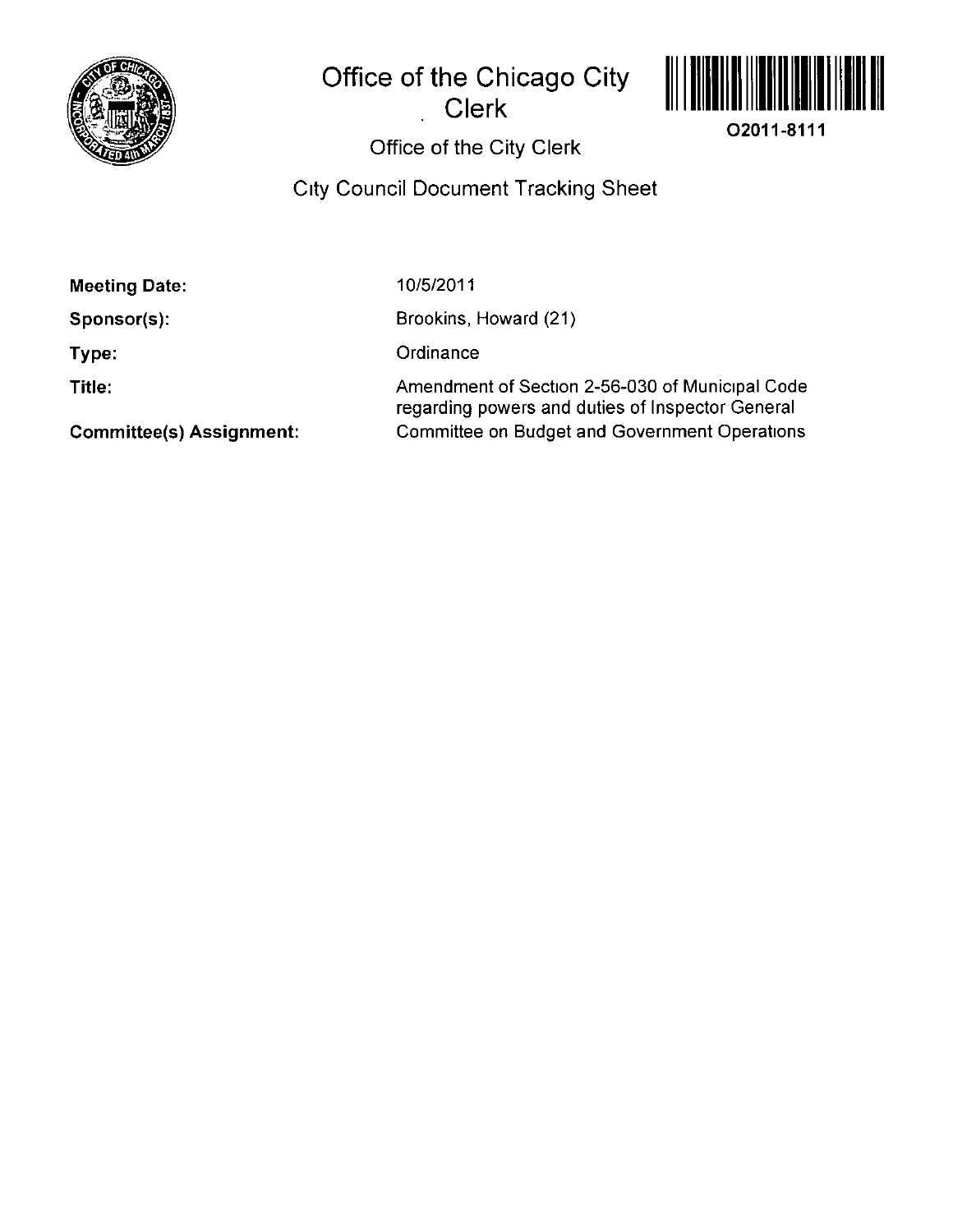## **ORDINANC E**

WHEREAS, the Chicago City Council approved an ordinance establishing the Office of the Inspector General on October 4, 1989; and

WHEREAS, this ordinance conferred certain powers and duties upon the Inspector General; and

WHEREAS, one of these powers and duties was to promulgate rules and regulations for the conduct of investigations and public hearings consistent with the requirements of due process of law and equal protection under the law; and

WHEREAS, on October 22, 2010 the Inspector General testified before the Committee on Budget and Govemment Operations that a formal set of policies and procedures would be coming forward very shortly; and

WHEREAS, to date, the Inspector General still has not made such policies and procedures public;

## **NOW THEREFORE BE IT ORDAINED BY THE CITY COUNCIL OF THE CITY OF CHICAGO**

**SECTION 1.** Chapter 2-56-030 of the Municipal Code of Chicago is hereby amended by adding the language underlined and deleting the language struck through as follows:

## **2-56-030 Inspector general - Powers and duties.**

In addition to other powers conferred herein, the inspector general shall have the following powers and duties:

*(Omitted text is unaffected by this ordinance)* 

(i) To promulgate rules and regulations for the conduct of investigations and public hearings consistent with the requirements of due process of law and equal protection under the law. Such rules and regulations shall be submitted no later than November 30. 2011 to the Committee on Budget and Government Operations for review and approval bv the Citv Council.

SECTION 2. This ordinance shall take effect upon passage and publication.

 $\frac{1}{\text{Alderman}$  Howard Brookins,  $21^{\frac{5}{31}}$